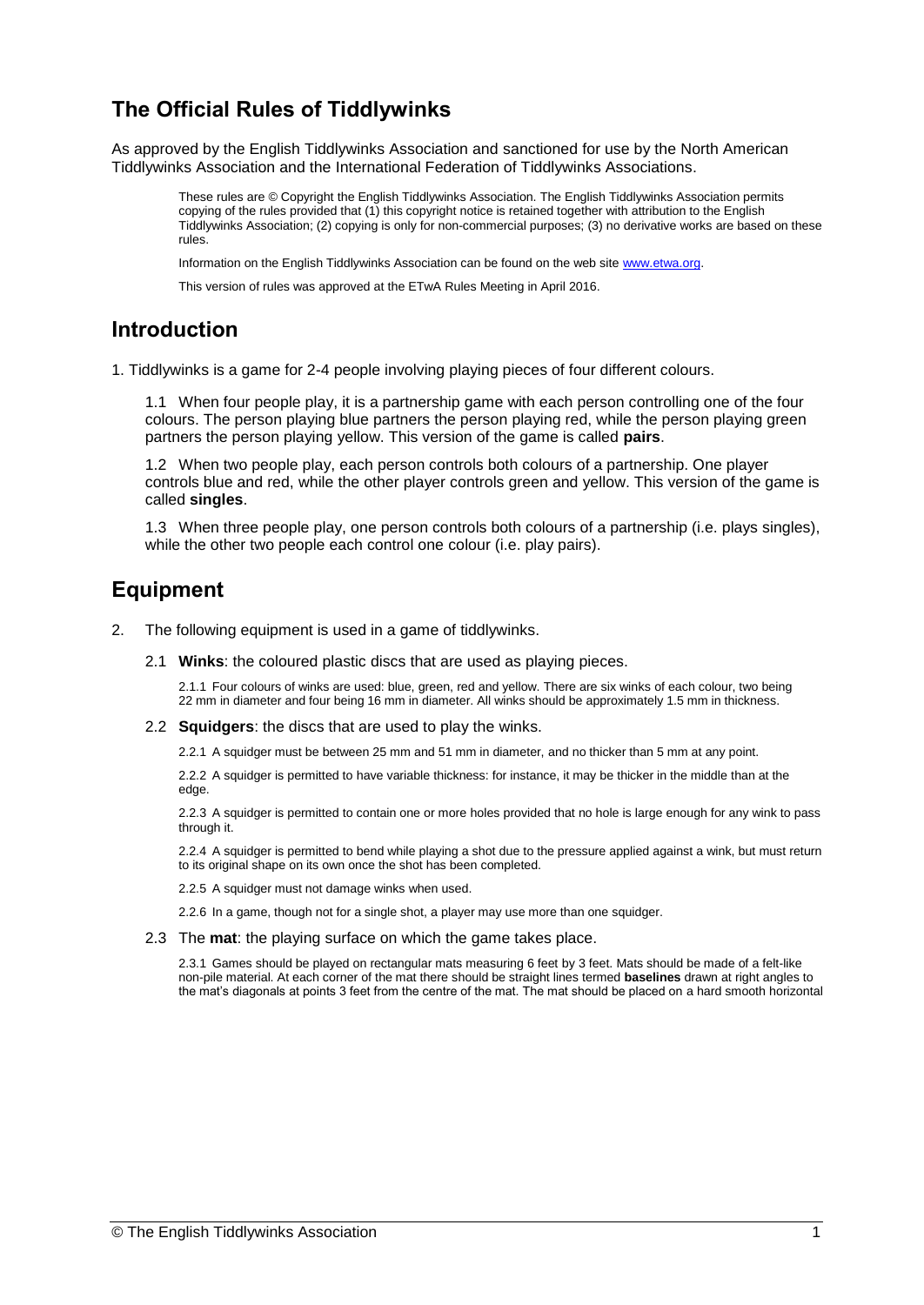surface so that the whole of the mat's surface is itself horizontal. If there is no such surface available, the players may agree to play on a less satisfactory surface (See Note A).

2.4 The **pot**: the container into which winks may be played.

2.4.1 The pot should be a concave-sided cup 38 mm high with an external diameter of 50 mm at the top and 35 mm at the base.

2.5 Winks, mats and pots approved by National Associations should be used wherever possible.

3. The **field of play** is the playable surface, namely that part of the mat vertically above the underlying surface, excluding the area behind the baselines.

4. The **playing volume** is the volume vertically above the field of play. The playing volume includes the pot and its contents, but does not include the ceiling or other structural features of a room if the game is being played indoors.

# **The Squidge-Off**

- 5. The **squidge-off** takes place as follows.
	- 5.1 The pot is placed in the centre of the mat.

5.2 The winks are placed behind the baselines so that each corner of the mat contains winks of only one colour. The arrangement of colours in a clockwise direction should correspond to their alphabetical order in the English language (i.e. blue–green–red–yellow).

5.3 It is then decided who is playing which colour(s).

5.3.1 This may be by mutual agreement, by allocating the colours randomly, or by obeying the tournament organiser; bear in mind that blue always partners red and green always partners yellow.

5.4 One wink of each colour is played from behind the baseline towards the pot. The colour of the wink that ends up nearest the pot is deemed to have won the squidge-off.

5.4.1 Nearness is measured from the nearest edge of the wink. For the purposes of this rule, all winks that end up in the pot are deemed equally near the pot and nearer than any unpotted wink. Any winks that leave the playing volume are deemed to be equally far from the pot, and further from it than any wink that has not left the playing volume.

5.4.2 If two or more winks are equally near to the pot and nearer than any other wink, replace all winks behind the baselines. Repeat the process described in Rule 5.4 to determine which colour wins the squidge-off, but using only those colours that were closest to the pot.

5.5 Once the squidge-off winner has been determined, the winks are replaced behind the baselines before the start of the game.

## **The Game**

6. Play begins starting with the colour that won the squidge-off.

6.1 A record should be kept of the time elapsing from the moment when the first wink is played (e.g. by use of a stopwatch or count-down timer).

7. Play proceeds with the colours having turns in sequence. The sequence should correspond to alphabetical order of the colours in the English language.

7.1 This means that green's turn starts immediately after blue's turn comes to an end; red's turn starts immediately after green's turn comes to an end; yellow's turn starts immediately after red's turn comes to an end; blue's turn starts immediately after yellow's turn comes to an end.

- 8. During the course of a game, winks fall into the following categories.
	- 8.1 A wink may come to rest inside the pot. Such a wink is referred to as a **potted wink**.

8.1.1 Potted winks may not subsequently be played.

8.1.2 Any wink coming to rest on the top rim of the pot is treated as a potted wink and is immediately moved manually to a position inside the pot.

8.1.3 If a potted wink is knocked out of the pot by the action of another wink, it is immediately replaced inside the pot. Any unpottted winks disturbed by it are manually restored to their positions prior to the disturbance.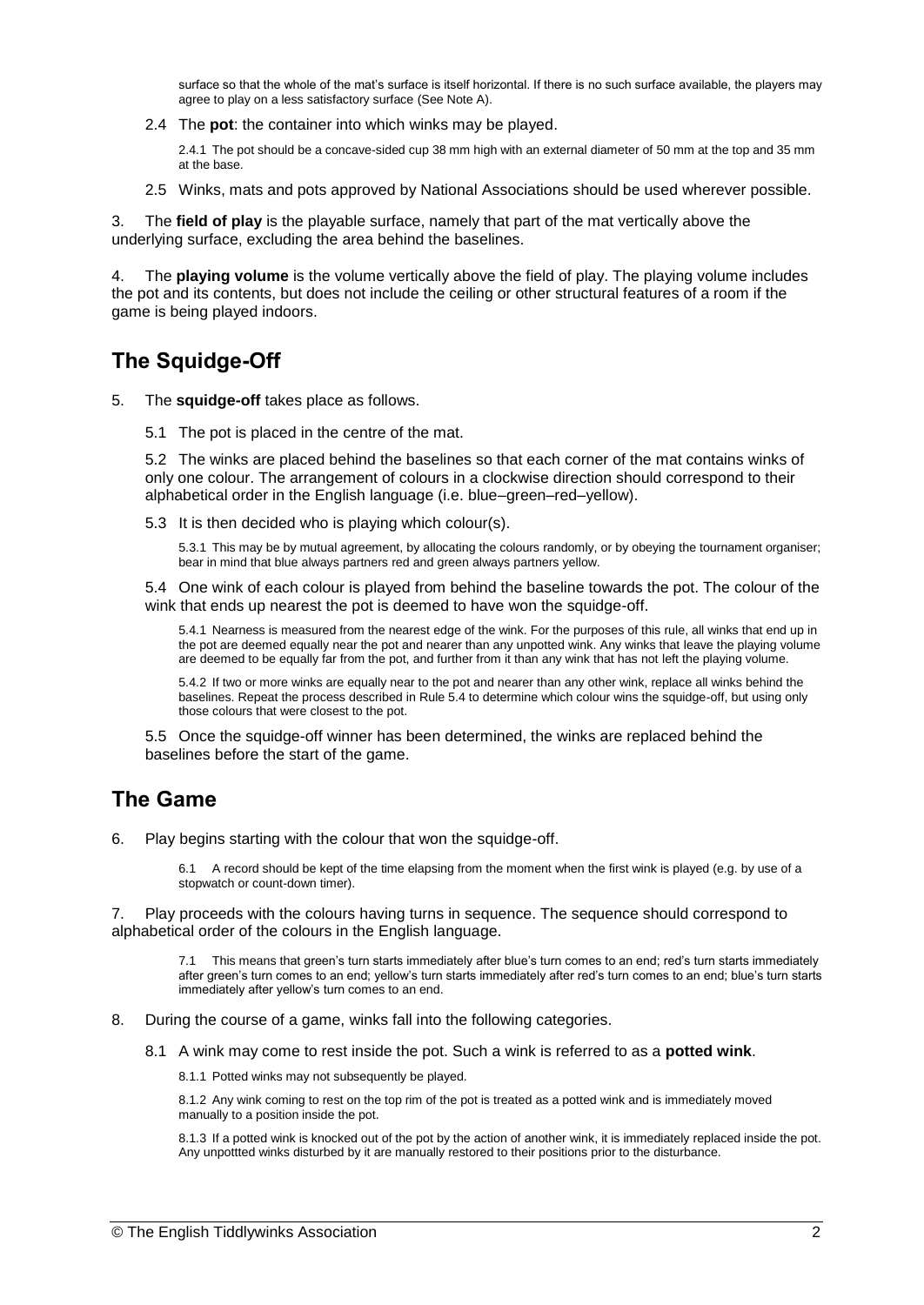8.2. An unpotted wink may come to rest in a position where it is vertically above all or part of another unpotted wink. In this situation, the upper wink is referred to as a **squopping wink** and the lower wink as a **squopped wink**.

8.2.1 A wink may be squopping another even if they are not touching.

8.2.2 A **pile** consists of a collection of two or more winks connected either directly or indirectly to each other. For the purposes of this rule, two winks are considered to be directly connected if either one is squopping the other. Two winks are considered to be indirectly connected if they are linked to each other via a chain of direct connections. For instance, if wink A is squopping wink B, and wink B is squopping wink C, then winks A and C are indirectly connected, and the three winks are part of the same pile.

8.2.3 In a pile, it is possible for a wink to be both squopping (above one or more winks) and squopped (below one or more winks) at the same time.

- 8.3. A wink that is neither potted nor squopped is referred to as a **free wink**.
- 9. A **shot** consists of a player exerting downward pressure of squidger on wink.

9.1 In order for a shot to be played, either the squidger must cause irreversible movement of at least one wink or the player must be attempting to cause irreversible movement of at least one wink.

9.1.1 For the purposes of this rule, a movement is irreversible if, when the squidger ceases contact with the wink, any wink does not return to the position it occupied before contact with the squidger began.

9.1.2 Touching a wink with a squidger is not a shot if the wink does not move irreversibly and there was no intention for the wink to move.

9.1.3 If winks are moved without the player exerting downward pressure of squidger on wink, then this does not constitute a shot but is deemed to be interference with winks (Rule 24). For instance, this applies when a person drops a squidger onto a wink or moves a wink with his or her finger while pointing to it.

9.2 A shot ends when contact between squidger and winks ceases and all winks have come to rest.

9.3 If an attempt to play a wink from behind a baseline does not propel it completely over the baseline, then this does not constitute a shot. The same wink must be replaced behind the baseline and played again.

10. For a shot to be a **legal shot**, the following criteria must be met.

10.1 The squidger must first touch the upper surface of a free wink of the colour to be played. For the purposes of this rule, the upper surface of a wink is that part of the wink that is visible from directly above.

10.1.1 The colour to be played is that whose turn it is, except for the special case of a free shot with a nominated colour described in Rule 22.6.1.

10.1.2 The player can choose which one of the free winks of the appropriate colour to play. For instance, the person controlling blue may choose to play separate blue winks from behind the baseline on successive blue turns.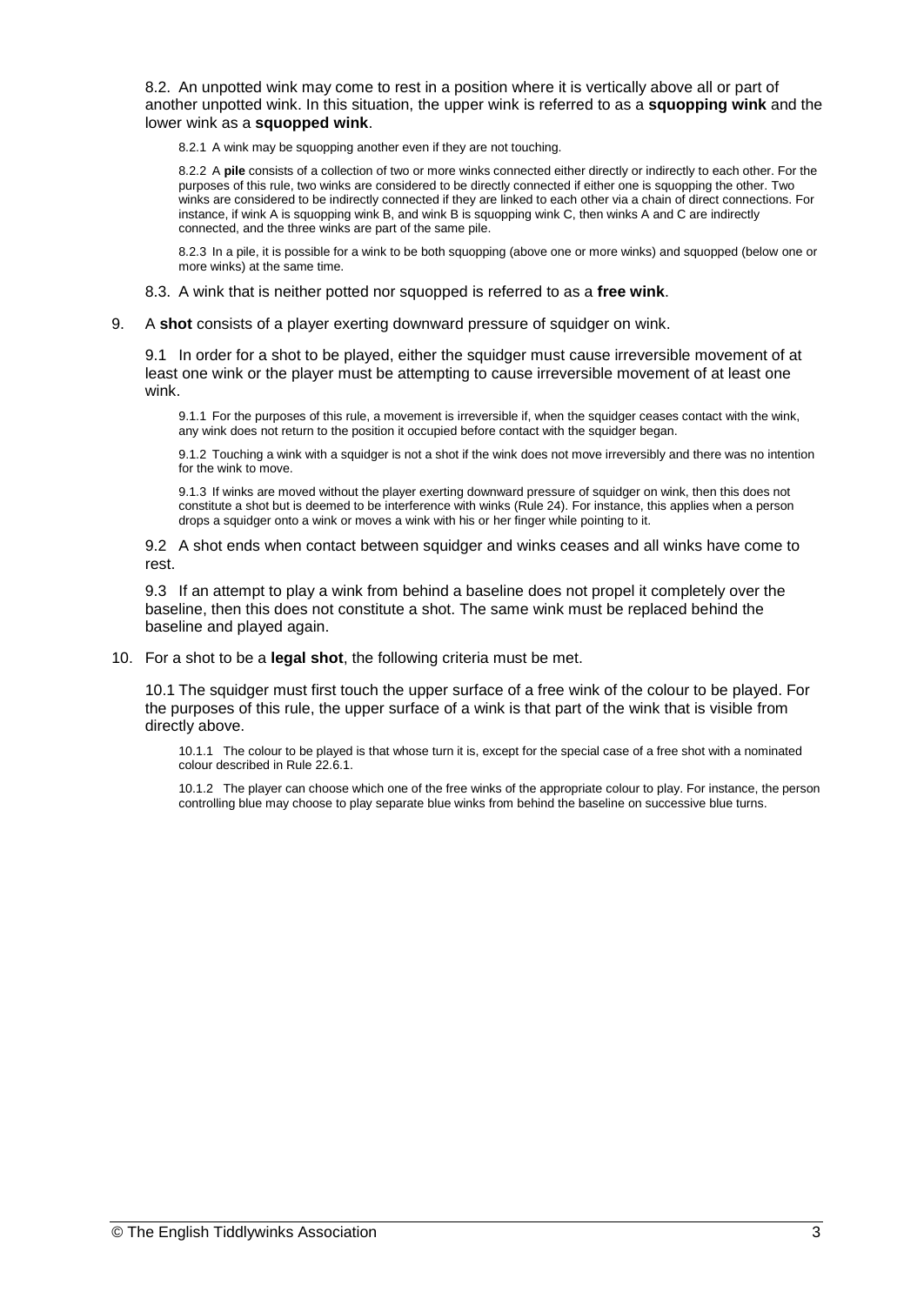Alternatively the person may choose to play the same blue wink on successive blue turns even if there are unplayed blue winks behind the baseline.

10.2 From the moment when a wink starts to move irreversibly, the movement of the squidger must be quick and continuous until contact between squidger and winks ceases.

10.3 If the first wink touched by the squidger is part of a pile, during the shot the squidger must not touch any other winks in the same pile that were not vertically below some part of the first wink played at the start of the shot.

10.4 During the act of causing wink or winks to move, the player must not touch the wink played with hand, body or clothing, nor may the player touch with hand, body or clothing any other winks that are part of the same pile as the first wink contacted by squidger.

10.5 At the start of the downward motion of squidger immediately before contact with a wink is made, the lowest point of the player's squidger must not be more than 5 cm above the highest point of the first wink to be touched.

10.6 Winks behind baselines must be played one at a time, and from a position where they rest only on the mat.

11. A player may choose to pass rather than to play a shot. If this is done, the pass constitutes a shot and the opponents must be informed.

11.1 In some cases a player may be unable to play a shot because there are no free winks of the colour to be played, or because that colour is forfeiting a shot according to Rule 14. In these cases, the player is deemed to pass with immediate effect.

12. If a player pots one of the winks of the colour being played in a particular shot, then the player gets an extra shot as part of the same turn.

12.1 A turn therefore consists of a sequence of separate shots if winks of the correct colour are potted. For instance, if one blue wink becomes potted by a legal shot played by blue, then blue gets an extra shot as part of the same turn.

12.2 The number of extra shots awarded is equal to the number of winks of the colour being played that become potted as a result of that shot. For instance, if two blue winks become potted in a single legal shot played by blue, then blue gets two extra shots as part of the same turn.

12.3 A player does not get an extra shot for causing a wink that is not the colour being played to become potted (unless a wink of the colour being played also becomes potted by that shot). For instance, if a green wink (but no blue wink) becomes potted by a legal shot played by blue, then neither blue nor green gets an extra shot.

13. Any wink wholly or partially leaving the playing volume is placed on the field of play before the start of the next shot.

13.1 The wink should be placed flat on the mat in a position as near as possible to the point at which it left the playing volume subject to: (i) its nearest edge should be 22 mm in from the boundary to the field of play; (ii) its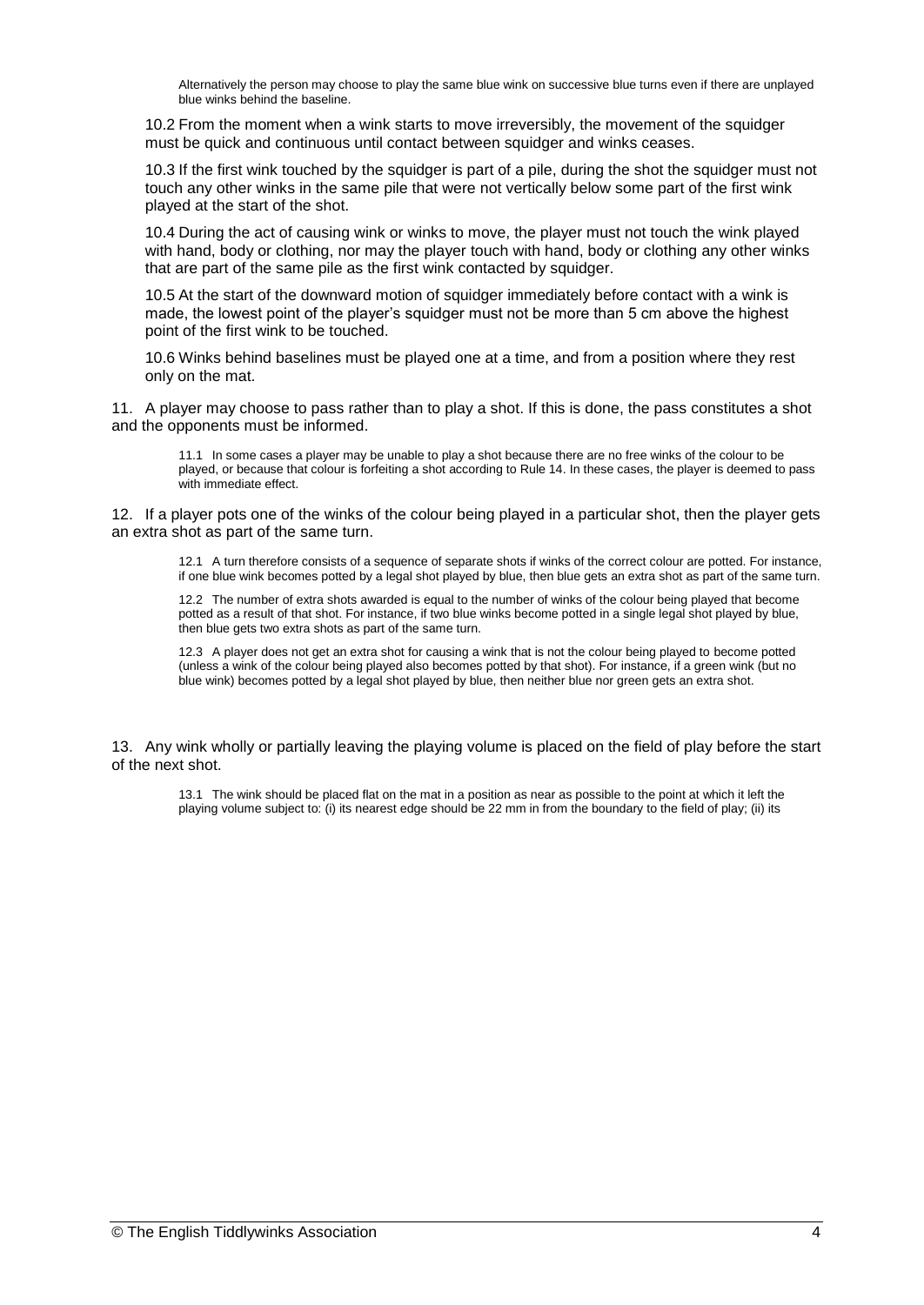nearest edge should not be closer than 10 cm to the edge of any other wink; (iii) its nearest edge should not be closer than 10 cm to any baseline with an unplayed wink behind it.

13.2 If a wink both leaves and returns to the playing volume during the course of the same shot (e.g. by bouncing off a spectator back onto the mat), then any winks disturbed by its motion after it returned to the playing volume are restored manually to their positions prior to the disturbance.

14. If a player's shot causes one or more winks of the colour being played wholly or partially to leave the playing volume, then the next shot to be played with that colour is forfeited.

14.1 For instance, if two blue winks are sent off the mat as a result of a legal shot played by blue, then blue forfeits his or her next shot with blue.

14.2 For instance, if one green wink and one red wink are sent off the mat as a result of a legal shot played by blue, then no colour forfeits a shot.

14.3 For instance, if one blue wink becomes potted and one blue wink is sent off the mat as a result of a legal shot played by blue, then the shot that is forfeited is the extra shot awarded for potting (Rule 12).

14.4 If a colour has no free winks when it is due to forfeit a shot, then this does count as a forfeiture even though no shot could be legally played.

14.5 Forfeiture of a shot does constitute a shot that may be all or part of a turn. It is deemed to be a pass with immediate effect (Rule 11.1).

# **The End of the Game**

15. If all six winks of one colour become potted, whether by the person controlling them or not, that colour is said to have **potted out**.

16. The game ends in one of three ways:

- (i) after a timed period followed by a round limit period;
- (ii) after a colour has potted out, followed by a period in which other colours pot out;
- (iii) if no wink can be played because all the unpotted winks are squopped.

### End of Game Way (i)

17. The **timed period** of a game starts from the first shot played after the squidge-off and normally lasts 25 minutes for pairs games, 20 minutes for singles games, and 22½ minutes for games involving three players.

17.1 The timed period may be modified by the tournament organiser or by any agreement between the players before the start of the game. The timed period may be extended if the umpire considers that time has been deliberately wasted.

17.2 If the time spent on the game between accepted shots exceeds 30 seconds, then the opponents of the person due to play the next shot may require that any additional time taken before it is played be not counted as part of the game. Accepted shots are either legal shots or foul shots that are accepted according to Rule 23.2(ii) or 23.3(ii).

17.3 The following instances are not counted as part of the game: time elapsing while a wink or winks are lost; time taken to correct the outcome of a foul shot; time taken for an umpire to arrive if one is called for; time taken over a judgement determining the status of winks (e.g. squopped or unsquopped); time taken over discussions concerning the interpretation of a rule; time taken for discussions with the umpire.

17.4 If a player is called away from the game, time elapsing is not counted as part of the game if the player's absence has an effect on the game. This may be because the player is due to play next, because the partner is due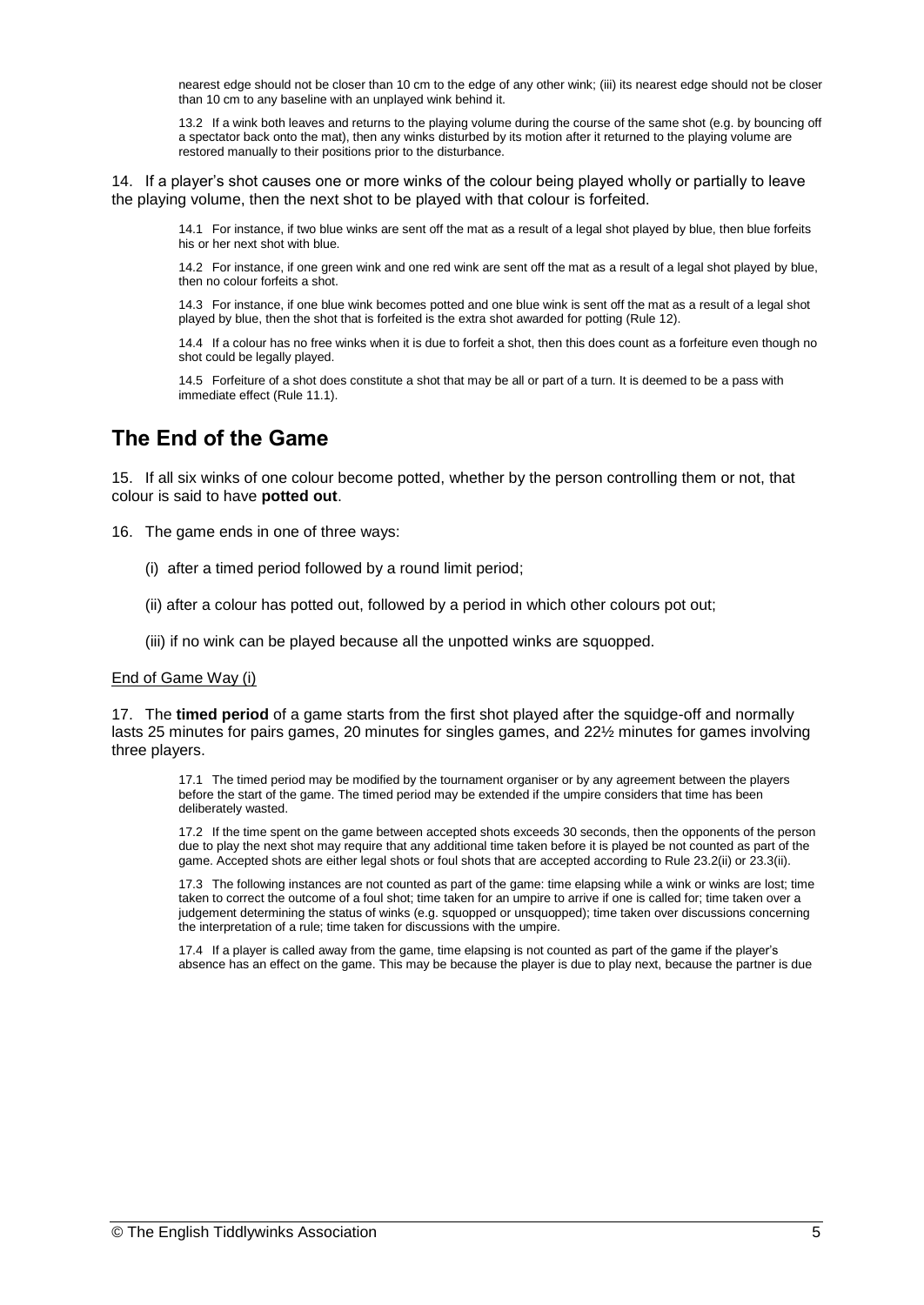to play next but wishes to consult the player called away, or because one of the opponents is due to play next and a wish is expressed for the shot to be viewed by the player who has been called away.

18. After the timed period has ended, a **round limit period** is played. Play continues up to and including the turn of the colour that won the squidge-off, after which five further rounds of the colours are played, each round ending after the turn of the colour that won the squidge-off.

18.1 For the purposes of this rule, a turn is deemed to begin at the moment when the first shot in it is played. If the timed period expires between two shots of the same turn, it is deemed to have expired at the end of that turn.

18.2 If a colour cannot play a wink during a particular turn (owing to having no free winks or the forfeiture of a shot according to Rule 14), then this does constitute a turn when determining when the start of the five further rounds occurs and when counting how many rounds have been played.

19. If no colour has potted out during either the timed period or the round limit period, the game is declared ended and the winner is decided by counting **tiddlies**.

19.1 Three tiddlies are awarded for each wink in the pot, and one tiddly is awarded for each free wink that has been played from behind the baseline. The tiddlies for each colour are counted separately.

19.2 The game score is calculated in the following manner. The colour with the greatest number of tiddlies is awarded 4 points, the colour with the second greatest number of tiddlies is awarded 2 points, the colours with the third greatest number is awarded 1 point, and the colour with the fewest tiddlies is not awarded any points. Should more than one colour have the same number of tiddlies, the appropriate number of points are aggregated and shared equally between them. Partners' points are then added together to give the game score.

## End of Game Way (ii)

20. If a colour has potted out, the game continues until both colours of one partnership have potted out. The timed period and round limit period do not apply in any game in which a colour is potted out, regardless of the stage at which the pot-out occurs.

20.1 After a colour has potted out, for the rest of the game any squopped winks should be immediately unsquopped by manually moving the winks that are squopping them. This should be done in such a way that the distance of each wink from the pot is not altered. Further, the unpotted winks should be arranged manually so that they are no closer than 2 mm to each other if this is possible. The position of any wink moved under this rule must be agreed between the players or decided by an umpire.

20.2 The first colour to be potted out is awarded 4 points, the second to be potted out is awarded 2 points, the third is awarded 1 point, and the remaining colour is not awarded any points. Should more than one colour be potted out in a single shot, the points for these colours are aggregated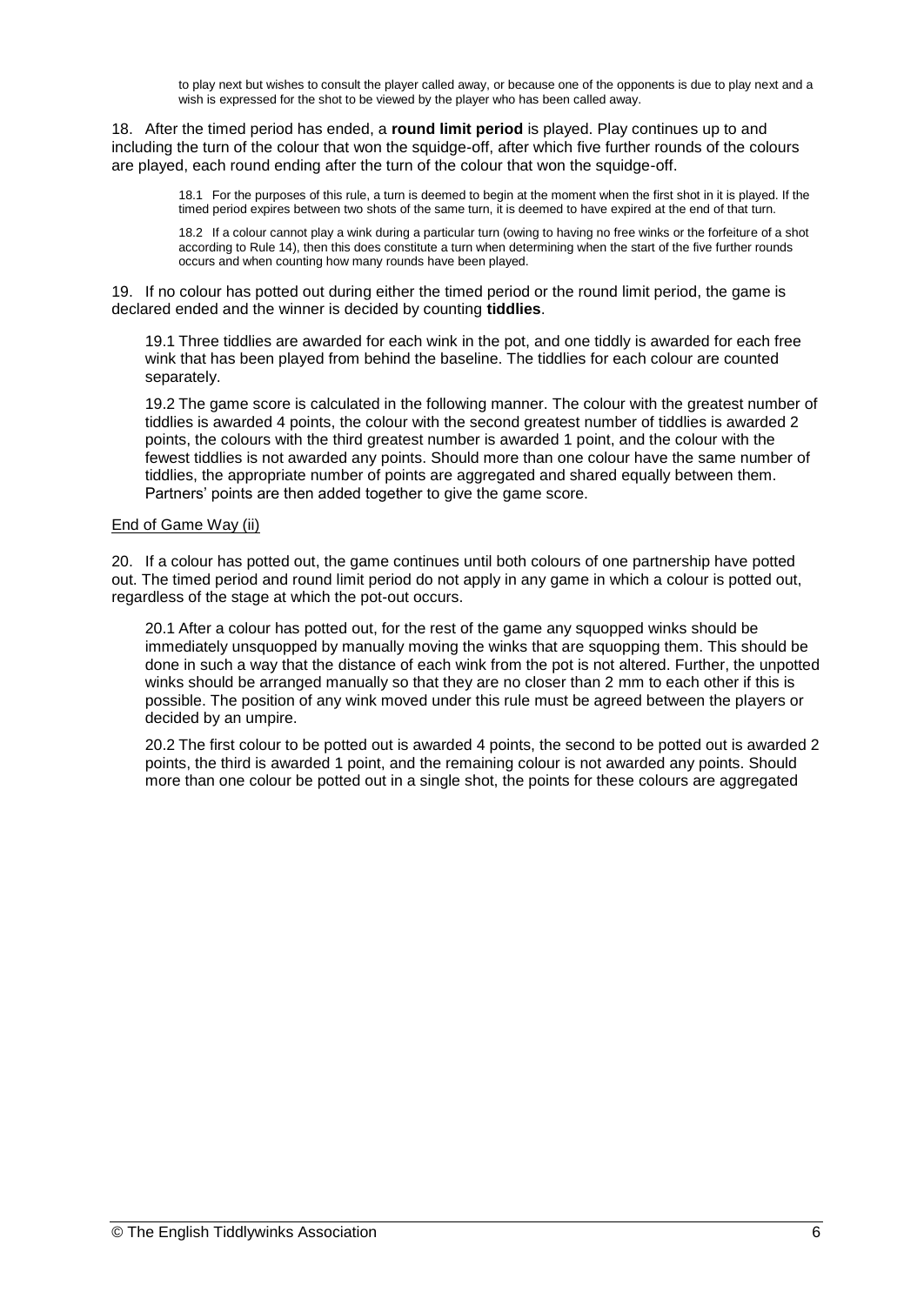and shared equally between them. Partners' points are added together, and one point is then transferred from the losing partnership to the winning partnership to give the game score.

### End of Game Way (iii)

21. If no wink can be played because all the unpotted winks are squopped, then the game is declared ended.

21.1 The game score is calculated in the same manner that is used if the timed period and round limit have been completed.

## **Other Rules**

22. Squop-Up Turns

22.1 If, at the end of a turn, a partnership has no free winks (owing to all its unpotted winks being squopped), that partnership is said to be **squopped up**. The opposing partnership is then entitled to a number of **squop-up turns**.

22.1.1 A turn may consist of more than one shot when a wink is potted (Rule 12). Whether a partnership is squopped up or not is determined at the end of each turn, and not at the end of each shot.

22.2 The number of squop-up turns is normally equal to one more than the number of winks on the field of play that are not part of piles.

22.2.1 The number of squop-up turns is calculated immediately after the turn that caused the squop-up to occur.

22.2.2 Winks that have not been played from behind the baseline, and winks that have been potted, are not on the field of play (Rule 3) and so are not counted when calculating the number of squop-up turns. Winks that are squopped or squopping are part of a pile (Rule 8.2.2), and so are not counted when calculating the number of squopup turns.

22.2.3 In the special case that there are no winks on the field of play that are not part of a pile, and the colour of the squopping partnership that is next in colour sequence has no free winks, then an additional squop-up turn is awarded so that the number of squop-up turns becomes two.

22.3 Squop-up turns are turns shared between the two colours of the squopping partnership. The squop-up turns are played using the normal sequence of colours.

22.3.1 If one of the squopping partnership colours cannot play a wink during a particular turn (owing to having no free winks or the forfeiture of a shot according to Rule 14), then this turn is still counted as one of the squop-up turns.

22.3.2 The squopped-up partnership has no free winks with which to play during squop-up turns. If one of the squopped-up partnership colours is due to forfeit a shot by Rule 14, then this forfeiture is deemed to have occurred if that colour's turn takes place during the squop-up turns.

22.3.3 If the timed period of the game (Rule 17) had ended before the squop-up occurred, then the squop-up turns are part of the normal counting of rounds in the round limit period of the game (Rule 18).

22.3.4 If the timed period of the game (Rule 17) ends during squop-up turns, it is deemed to have elapsed immediately before the first turn in which a member of the squopped-up partnership has a free wink of the colour to be played.

22.4 Before the squop-up turns have been completed, the squopping partnership must play a freeing shot.

22.4.1 A **freeing shot** is a shot that leaves an opponent with a free wink, one that pots the sixth wink of any colour, or one that terminates the game according to Rule 21.

22.4.2 In rare situations, the squopping partnership may be unable to play a freeing shot when required owing to forfeiture of a shot by Rule 14. This does constitute a failure to free.

22.4.3 If the round limit period is completed before a freeing shot is required, then the game ends (as described in Rule 19) and there is no requirement to play a freeing shot.

22.5 Once a freeing shot has been played, squop-up turns come to an end, regardless of whether the full number of squop-up turns were played or not. The squopped-up partnership must be given an opportunity to play a shot once one of its winks is freed.

22.5.1 The turn in which a freeing shot is played should be completed. For instance, if green and yellow are squopped up and blue plays a shot that simultaneously pots a blue wink and frees a green wink, then blue does play another shot in that turn even though squop-up turns have come to an end.

22.5.2 The following apply after a freeing shot until the partnership that had been squopped up starts a turn with a free wink of the colour to be played. Firstly, the squopping partnership must leave at least one opponent wink free at the end of each turn. Secondly, if, at the start of any shot by the squopping partnership, there is a free wink of the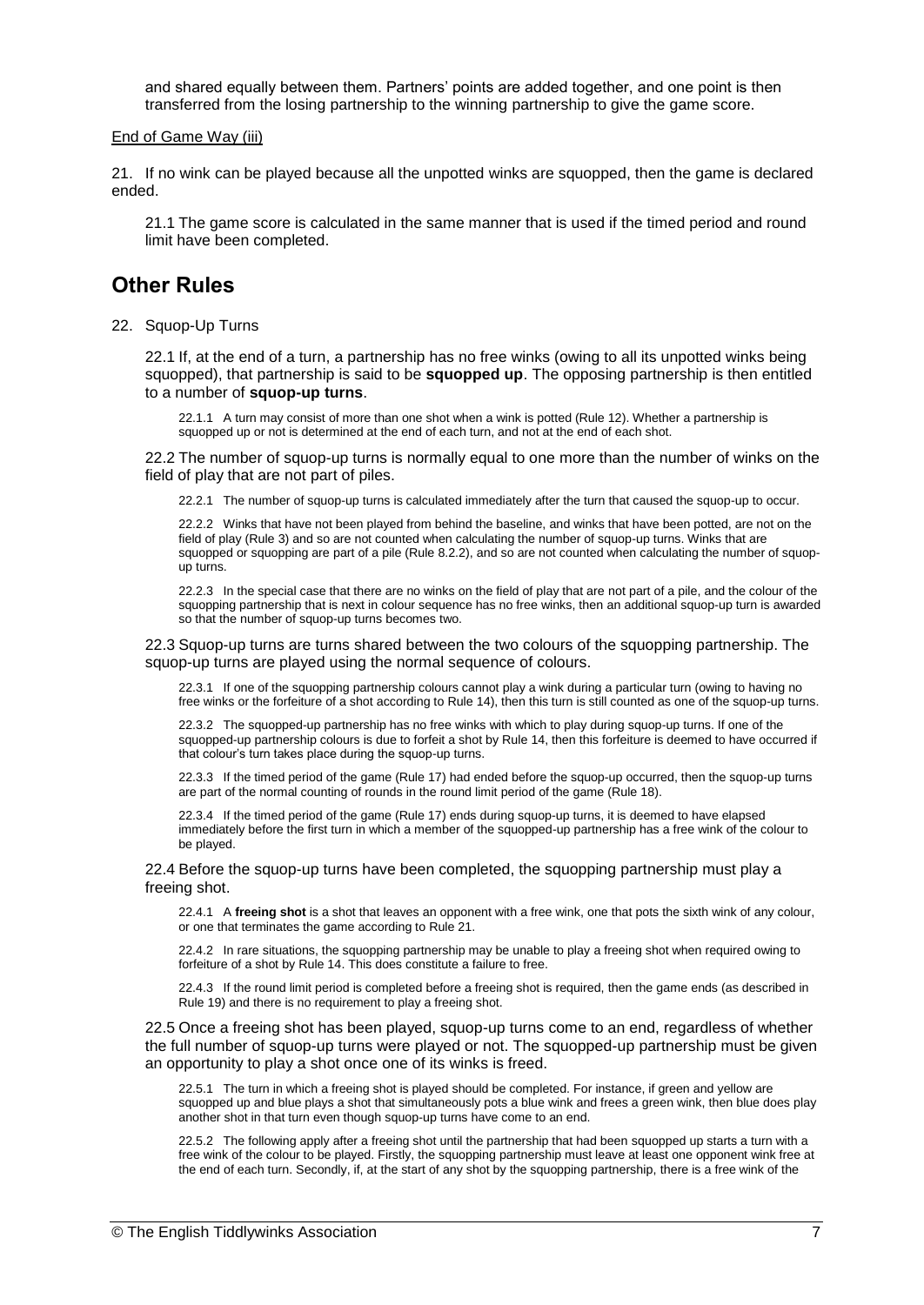opposing colour scheduled to begin a turn next, then at least one wink of that colour must be left free at the end of the current turn.

22.5.3 Having a turn with a free wink constitutes having the opportunity to play a shot, even if no shot can be played owing to forfeiture of a shot by Rule 14.

22.5.4 It is not required that the partnership that had been squopped up have the opportunity to play a shot if the game ends first (by the situation described in Rule 19 or Rule 21). Similarly, it is not required that the freed colour has the opportunity to play a shot if any colour becomes potted out before the freed colour has the opportunity to play.

22.6 If a freeing shot is not played as required by Rule 22.4, or the opponents are not given the opportunity to play a shot once one of their winks is freed as required by Rule 22.5, then the situation is referred to as a **failure to free**.

22.6.1 For the first shot of the turn following the failure to free the person due to play the next colour is awarded a **free shot with a nominated colour**. The person shall nominate a colour that has a free wink. For that shot the nominated colour may be played as if it was the person's normal colour.

22.6.2 If, in the playing of a free shot with a nominated colour, a wink of either the nominated colour or the person's normal colour is potted, then the person gets another shot as part of the same turn. The person can continue the turn by playing any of his or her normal colour winks freed by the previous shot. Note that at the end of the game, winks in the pot count for their actual colour, regardless of who potted them.

22.6.3 If, in the playing of a free shot with a nominated colour, a wink of either the nominated colour or the person's normal colour wholly or partially leaves the playing volume during the shot, then the person forfeits the next shot to be played with his or her normal colour.

22.6.4 If the failure to free occurs on the final turn of the fifth round of the round limit period, then the next colour in sequence shall be entitled to one extra turn, starting with a free shot with a nominated colour.

#### 23. Foul Shots

23.1 If a person plays a wink in a way that does not satisfy all the criteria of Rule 10, then this is a **foul shot**.

23.2 If the person plays the correct wink but in an illegal fashion, or if the person attempts to play the correct wink but hits another wink first, then the opponents have two options.

They may require that all winks disturbed by the foul shot be replaced in their positions prior to the shot and a further shot be played as part of the same turn. The same shot need not be attempted again.

Alternatively, they may accept the shot in its entirety and the turn comes to an end (even if a wink has been potted). They cannot accept part and have part replayed.

23.2.1 If a person plays three successive foul shots whose outcomes are not accepted (i.e option (i) is invoked three times in succession in a single turn), then the further shot to be played by that person is forfeited.

#### 23.3 If the person forgets which colour is to be played and so plays the wrong colour, or plays when it is another player's turn, then the opponents have two options.

They may require that all winks be replaced in their positions at the start of the turn, and the correct person then play the correct colour. Note that more than one shot may need to be retracted if a wink was potted during the turn.

(ii) Alternatively, they may accept the shot or shots and the turn comes to an end. If the opponents accept such a turn, the opponents can choose with which of their colours to continue play. If this situation arises during the round limit period of the game (Rule 18), the counting of rounds should be such that no colour that is played in its correct order has more than one turn in any round. If this situation arises during squop-up turns (Rule 22), then the turn should be counted when determining how many squop-up turns have been played.

#### 23.4 If an opponent plays a shot subsequent to a foul shot, this is equivalent to accepting the foul shot in its entirety.

23.4.1 The outcome of the shot played subsequent to the foul shot must stand (unless it itself is a foul shot), and the sequence of colours must be continued from that turn.

#### 24. Interference with Winks

24.1 Players are at all times bound to make every endeavour not to touch winks they are not playing, other than those inevitably hit by the follow-through of the squidger. If, during the act of playing a shot, the player's squidger, body or clothing disturbs a wink or winks not in the same pile as the first wink played, the disturbed winks are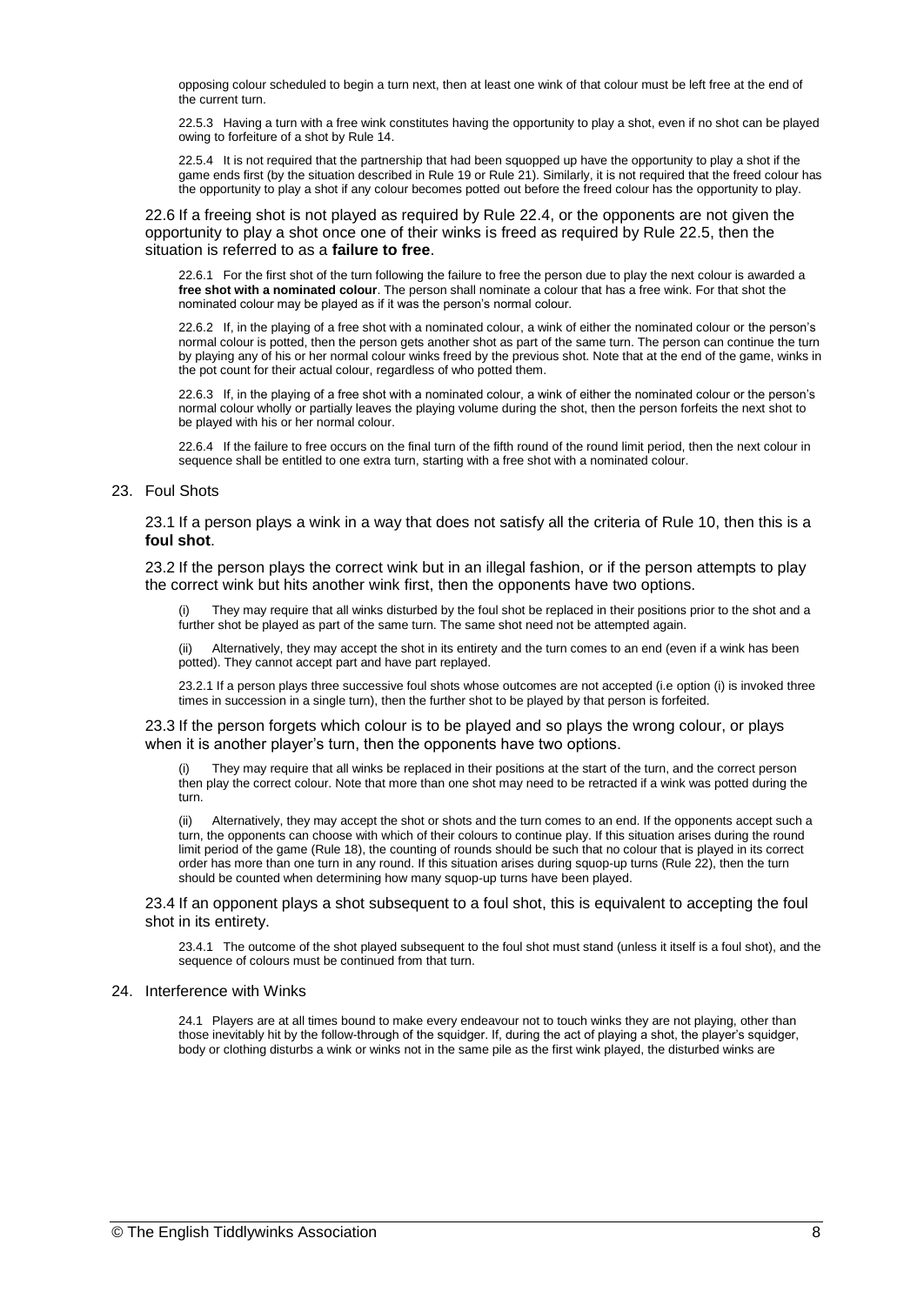immediately restored to the position they were in before they were disturbed. (Disturbing winks by hand, body or clothing in the same pile as the first wink played is forbidden by Rule 10.4).

24.2 If, at any point in the game, any wink or winks are accidentally interfered with while not in motion, they are immediately replaced where they were before the interference took place.

24.3 If, at any point in the game, any wink or winks are accidentally impeded while in motion, they are placed in a position agreed by all the players or the umpire, or left where they come to rest, at the discretion of the partnership that did not cause the interference.

24.4 If, at any point in the game, a player deliberately interferes with winks, the penalty is that the game is declared ended with a game score of 7–0 to the player's opponents. During their own turn, however, players may manually rotate, turn over or clean any of their unpotted winks provided that they are neither squopped nor squopping. Winks so treated must be replaced in their previous position before a shot is played.

#### 25. The Pot

25.1 Nothing is allowed inside the pot except winks.

25.2 The pot may be held in place if it is likely to be moved by a player, by a squidger, or by the action of winks in motion. If the pot is moved it must be replaced immediately at the centre of the mat. Any winks disturbed by the movement of the pot should be immediately restored to the positions they were in before they were disturbed.

25.3 Any wink coming to rest wholly or partly under the base of the pot, or where the pot is to be replaced in accordance with Rule 25.2, is moved the minimum distance necessary for it to be touching the base of the pot but not beneath the base of the pot when the pot is correctly positioned.

25.4 During the course of a game, an unpotted wink may come to rest in a position where it is supported at an angle by the pot. If the wink is neither squopping nor squopped, then it should be manually moved the shortest distance necessary to lie touching the pot but no longer supported by it. It squops any wink within the range of its required movement. If the supported wink is either squopping or squopped, then it is left in its position. If it subsequently becomes neither squopping nor squopped but remains supported by the pot, then it is manually moved as described above.

#### 26. Etiquette Rules

26.1 If the players are unable to agree on any matter concerned with the play of the game, or are in doubt as to the meaning or interpretation of any rule, they must if possible call a competent person to act as an umpire. If any player is doubtful whether a proposed shot will be played legally, an umpire must be called before the shot is played. The umpire may advise on the likely legality of the shot. If the shot is played, the umpire must decide if it has been legally executed. The decision of the umpire is final on all matters.

26.2 No advice on the play of the game may be sought from or given by third parties. However, an umpire is permitted to advise on the likely legality of a shot. (This rule does not preclude discussion with other team members on game points required.)

26.3 Nothing but winks and the pot may be placed on the field of play. This does not preclude a player from resting on the mat in order to play a shot.

26.4 When a person is playing a shot, the other players should not occupy the playing volume without the permission of the person playing the shot. An umpire may, however, occupy the playing volume when judging the legality of a shot.

26.5 During the course of a game, no player may play any wink other than in his or her rightful turns in the game except for the following situation. If for any reason more than 30 seconds elapse between one shot and the next, then the opponents are at liberty to practise on any available nearby mat until the delaying player announces that the shot has been completed. In all other situations, it is not permissible to set up a shot on another mat and practise it.

26.6 If a player deliberately disrupts the course of a game, whether by interfering with winks, pot, mat, or another player, the penalty is that the game is declared ended with a game score of 7–0 to the player's opponents.

## **Notes and Guidance**

### A. Unsatisfactory playing area

A.1 If the playing area is unsatisfactory owing to bumps, ridges, cracks and so on in the underlying surface, then the players should agree before the game commences what action is to be taken to alleviate the effects of the surface's irregularities. In these circumstances, it is permissible temporarily to move the mat so that a wink is no longer resting on a flaw in the underlying surface, the mat being replaced in its former position after the shot has been played. Alternatively, the wink itself may be manually moved, while remaining the same distance from the pot, so that it no longer rests on the flaw. Whatever action is taken, the pot should remain at the centre of the mat.

A.2 If the playing area is unsatisfactory because the mat has no baselines marked upon it, or because the underlying surface is less than the size of the mat so that there is insufficient area behind the baselines on the playable surface, then the players should agree before the game commences what action is to be taken when determining the field of play. Insufficient area behind baselines is considered to exist when the nearest point of the baseline is less than 10 cm from the corner of the playable surface. In both these situations, it may be agreed that the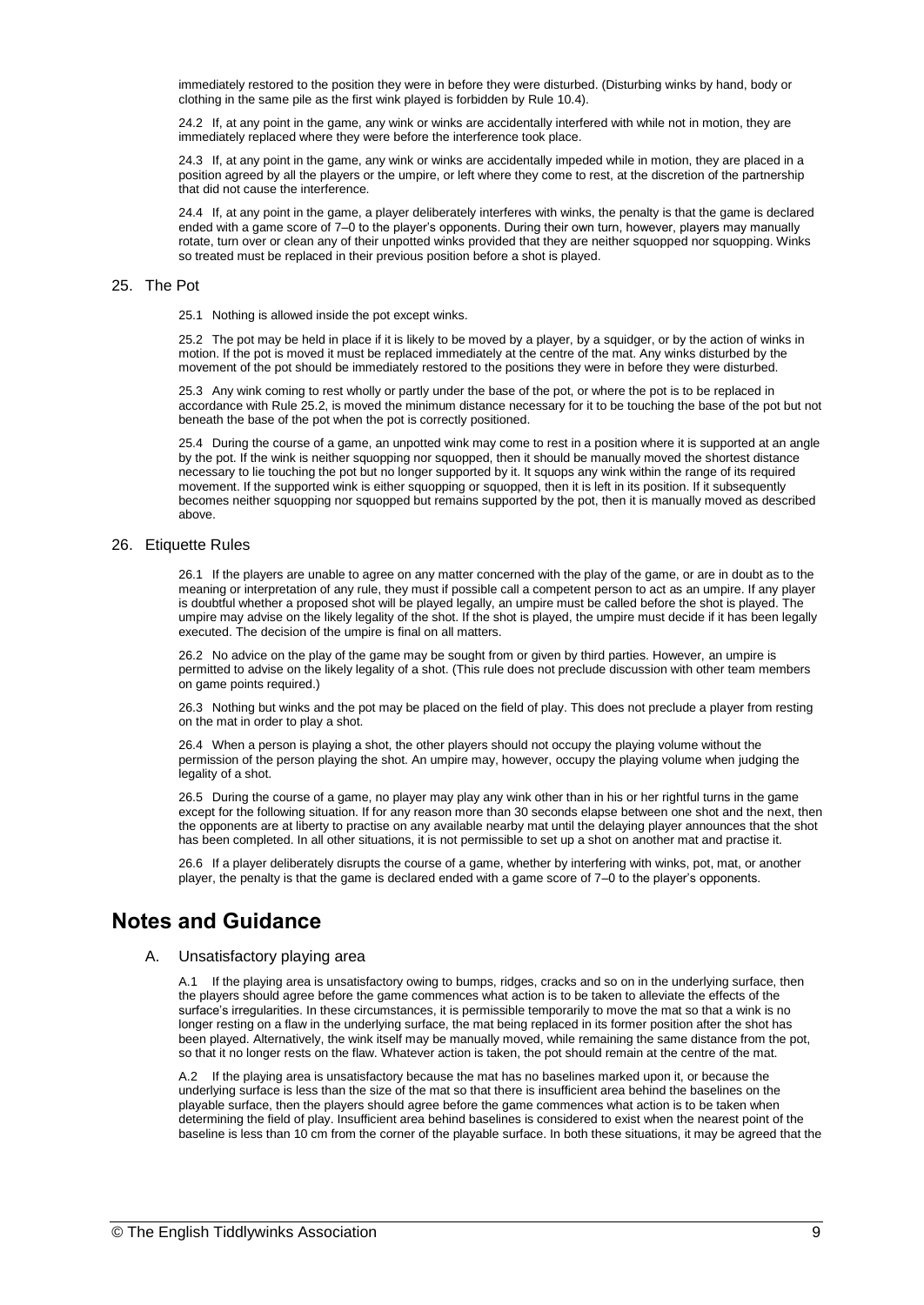entire playable surface be deemed the field of play for those winks that have been played, and that unplayed winks should be brought in from a position no more than 10 cm away from the corner.

#### B. Matches involving more than one game

B.1 In any match involving more than one game, the result is normally decided on the aggregate number of game points scored, not on the number of individual games won and lost.

#### C. Suggestions for players

C.1 Players are invited to agree before a game starts that they will endeavour to point out in advance if a person is about to play a shot out of sequence.

C.2 Players are invited to agree before a game starts that they will endeavour not to take longer than two minutes over a single shot. (Such a requirement may be imposed by the tournament organiser.)

#### D. Suggestions for umpires

D.1 An umpire may be called to judge the situation of particular winks (e.g. to come to a decision over whether a particular wink is squopped or not squopped). In these circumstances, it is recommended that the umpire should view the situation from more than one standing position before coming to a decision. The umpire may find it helpful to use a torch or magnifying glass when coming to a decision.

#### E. Examples of legal shots

E.1 A shot might consist of attempting to pot a wink, attempting to squop another wink deliberately, or simply moving a wink to another position on the mat.

E.2 A player's squidger is allowed to hit more than one wink during the act of playing a shot on a pile. However, the first wink played must be unsquopped, and the player's squidger may then make contact only with those winks that were, at the start of the shot, squopped by the first wink played.

E.3 A shot on a pile may consist of tapping a wink so that another moves from beneath it, but it is a foul shot to squeeze a wink from beneath the top wink and then play the top wink if the two movements are distinct.

E.4 A shot on a pile may deliberately attempt to move a squopped wink a large distance without necessarily moving the first wink played a significant distance. Such a shot is legal if the upper surface of the unsquopped wink is hit first by the squidger and the action of the squidger is quick and continuous. It is a foul shot if the movements of the winks in the pile are distinct.

#### F. Examples of the scoring system

F.1 A game ends after the round limit without a colour having potted out. Blue has 3 winks potted, 1 played wink unsquopped and 2 winks squopped. Thus blue has 10 tiddlies. Green has 1 wink potted, 2 played winks unsquopped and 3 winks squopped. Thus green has 5 tiddlies. Red has 1 wink potted, 2 played winks unsquopped, 2 winks squopped and 1 wink unplayed behind the baseline. Thus red has 5 tiddlies. Yellow has no winks potted, 3 played winks unsquopped and 3 winks squopped. Thus yellow has 3 tiddlies.

Blue is therefore awarded 4 points for greatest number of tiddlies, while green and red are both awarded 1½ points for finishing with the joint second highest number of tiddlies. Yellow is not awarded any points. The resulting game score is a win to the blue-red partnership by the scoreline 5½–1½.

F.2 A game ends with blue having potted out first, green potted out second and red potted out third. Blue is awarded 4 points, green 2 points, and red 1 point. Partner's points are then aggregated (giving an intermediate scoreline of 5–2 to the blue-red partnership), and then one point transferred from the losing partnership to the winning partnership. The resulting game score is a win to the blue-red partnership by the scoreline 6–1.

F.3 It is traditional for games that involved pot-outs to be marked by asterisks on scoresheets. Thus a scoresheet would show  $5\frac{1}{2}$  for the game described in example F.1, but show  $6^*$ –1<sup>\*</sup> for the game in example F.2.

#### G. Examples of the squop-up turns rule

G.1 Blue has a turn that causes all the green and yellow winks to become squopped. One blue wink and one red wink are not involved in piles but have been brought in and are unpotted. There are thus three squop-up turns (Rule 22.2). Green cannot play a wink. Red plays the first squop-up turn and this does not free an opponent wink. Yellow cannot play a wink. Blue plays the second squop-up turn and this does not free an opponent wink. Green cannot play a wink. Red must then ensure that at least one opponent wink (green or yellow) is free at the end of his or her turn (Rule 22.4). If red frees a yellow wink, then yellow will be able to play a wink during his or her turn. If red frees a green wink and no yellow winks, then yellow cannot play a wink, but blue must leave at least one green wink free at the end of blue's turn (Rule 22.5.2).

G.2 Blue has a turn that causes all the green and yellow winks to become squopped. One blue wink and one red wink are not involved in piles but have been brought in and are unpotted. There are thus three squop-up turns. Green cannot play a wink. Red plays the first squop-up turn and this frees a green wink and no yellow winks. Because a freeing shot was played, squop-up turns are deemed to have come to an end (Rule 22.5). Yellow still has no free winks and so cannot play a wink. Blue must leave at least one green wink free at the end of blue's turn.

G.3 Blue has a turn that causes all the green and yellow winks to become squopped. All the free blues are involved in piles, and there are no free red winks. There are thus two squop-up turns because this is the special situation detailed in Rule 22.2.3. Green cannot play a wink. Red cannot play a wink but this counts as the first squop-up turn. Yellow cannot play a wink. Blue must then ensure that at least one opponent wink (green or yellow) is free at the end of his or her next turn.

G.4 Red sends a red wink off the mat. After yellow's turn, blue has a turn that causes all the green and yellow winks to become squopped. There are free blue and free red winks but they are all involved in piles. There is thus one squop-up turn. Green cannot play a wink. Red is due to play a freeing shot by Rule 22.4. However, red must forfeit a